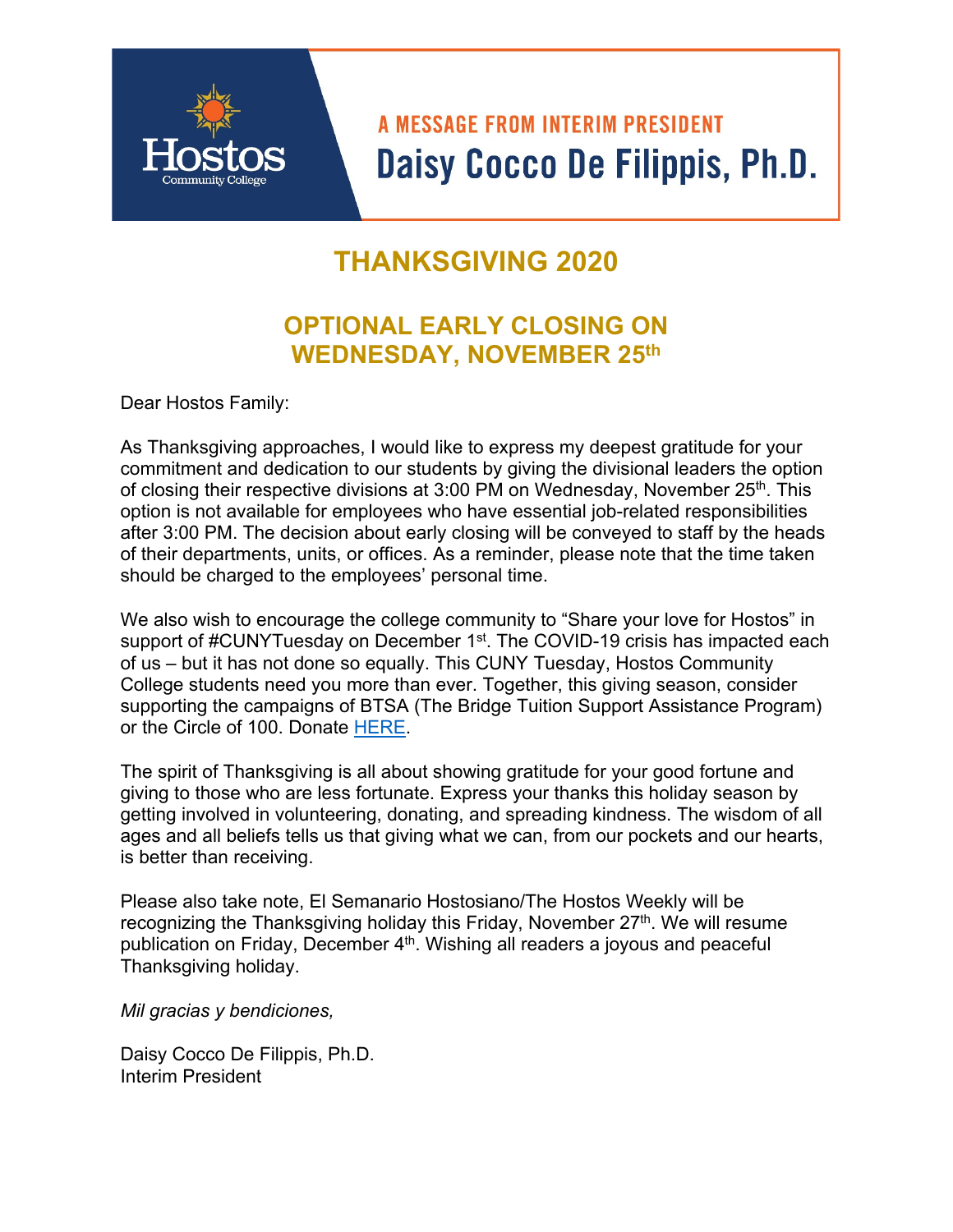### **Pan de Gabriela Mistral**

Dejaron un pan en la mesa, mitad quemado, mitad blanco, pellizcado encima y abierto en unos migajones de ampo.

Me parece nuevo o como no visto, y otra cosa que él no me ha alimentado, pero volteando su miga, sonámbula, tacto y olor se me olvidaron.

Huele a mi madre cuando dio su leche, huele a tres valles por donde he pasado: a Aconcagua, a Pátzcuaro, a Elqui, y a mis entrañas cuando yo canto.

Otros olores no hay en la estancia y por eso él así me ha llamado; y no hay nadie tampoco en la casa sino este pan abierto en un plato, que con su cuerpo me reconoce y con el mío yo reconozco.

Se ha comido en todos los climas el mismo pan en cien hermanos: pan de Coquimbo, pan de Oaxaca, pan de Santa Ana y de Santiago.

En mis infancias yo le sabía forma de sol, de pez o de halo, y sabía mi mano su miga y el calor de pichón emplumado...

Después le olvidé, hasta este día en que los dos nos encontramos, yo con mi cuerpo de Sara vieja y él con el suyo de cinco años.

Amigos muertos con que comíalo en otros valles, sientan el vaho de un pan en septiembre molido y en agosto en Castilla segado.

Es otro y es el que comimos en tierras donde se acostaron. Abro la miga y les doy su calor; lo volteo y les pongo su hálito.

#### **Bread by Gabriela Mistral**

They left a loaf of bread on the table, white inside, brown crust, its top broken into a scatter of big snowy crumbs.

It seems new, a thing I've never seen, yet it's all I've ever eaten, but half-asleep, playing with its crumbs, touch and smell are forgotten.

It smells like my mother suckling me. It smells like my three valleys, Aconcagua, Pa'tzcuaro, Elqui. It smells like I feel when I'm singing.

There are no other smells in the farmhouse and that's how it could call me. Nobody else around the house, only this loaf broken open on a plate that knows me with its body as I know it with mine.

Everywhere in the world it's been eaten, this same bread, its hundred brothers, bread of Coquimbo, bread of Oaxaca, bread of Santa Ana and Santiago.

When I was little, I knew it, in the shape of a sun, a fish, a ring, and my hand knew its inner warmth like a plumy pigeon.

Then I forgot it till today, when we two meet, I with my body of an aged Sara, it with the body of a five-year-old.

May dead friends with whom I ate it in other valleys smell the sweetness of bread milled in September, harvested in Castile in August.

It's not the same and is the same we ate in the lands they lie in. I break the crust and offer them its warmth, turn it, sending them its breath.